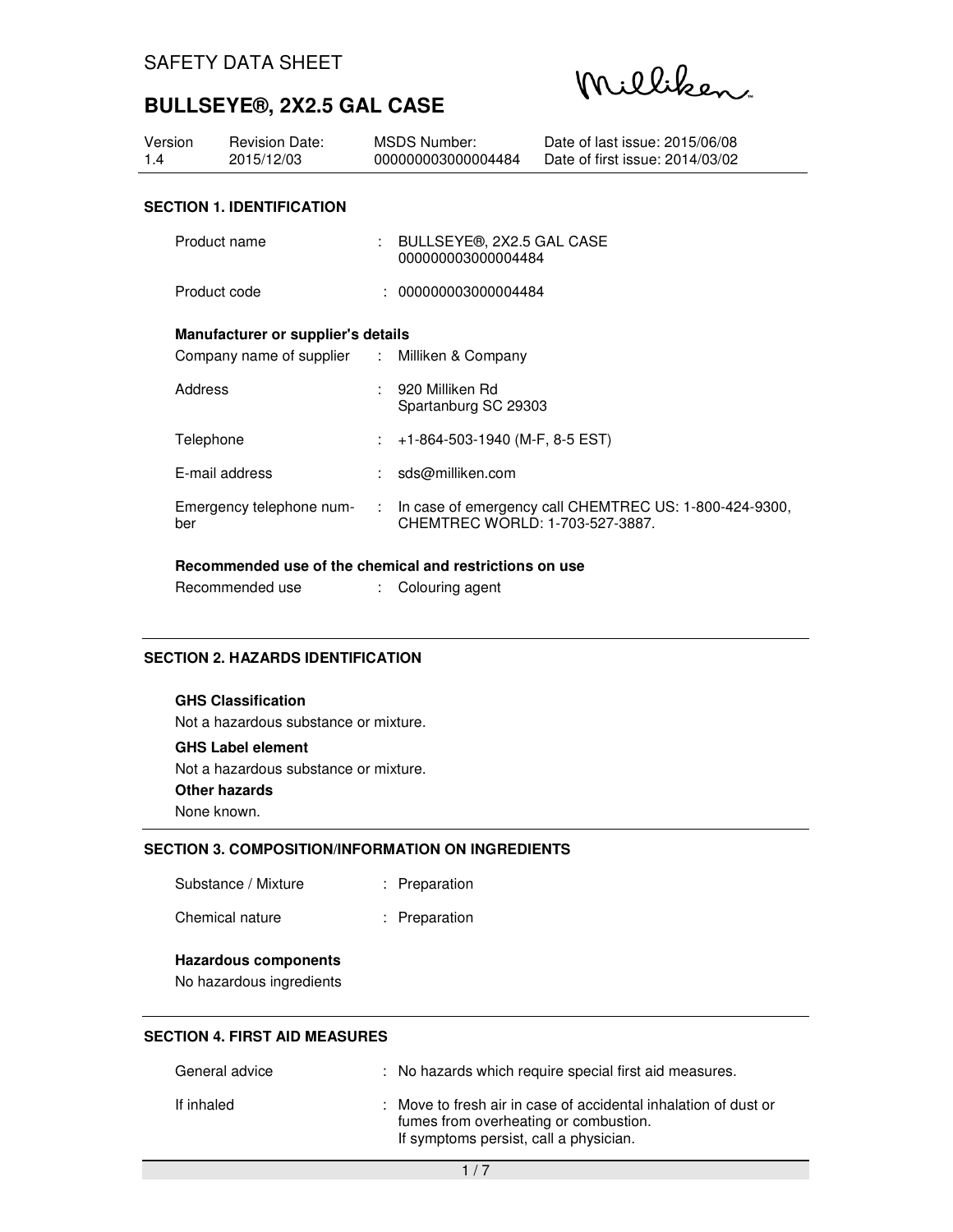Milliken

| Version<br>1.4 | <b>Revision Date:</b><br>2015/12/03                    | <b>MSDS Number:</b><br>000000003000004484       | Date of last issue: 2015/06/08<br>Date of first issue: 2014/03/02                                                                                                    |
|----------------|--------------------------------------------------------|-------------------------------------------------|----------------------------------------------------------------------------------------------------------------------------------------------------------------------|
|                | In case of skin contact                                |                                                 | : Take off contaminated clothing and shoes immediately.<br>Wash off with soap and plenty of water.                                                                   |
|                | In case of eye contact                                 | Remove contact lenses.<br>Protect unharmed eye. | : Flush eyes with water as a precaution.<br>Keep eye wide open while rinsing.                                                                                        |
|                | If swallowed                                           |                                                 | : Clean mouth with water and drink afterwards plenty of water.<br>Do not give milk or alcoholic beverages.<br>Never give anything by mouth to an unconscious person. |
| delayed        | Most important symptoms<br>and effects, both acute and | : None known.                                   |                                                                                                                                                                      |

## **SECTION 5. FIREFIGHTING MEASURES**

| Suitable extinguishing media                     | : Use extinguishing measures that are appropriate to local cir-<br>cumstances and the surrounding environment. |
|--------------------------------------------------|----------------------------------------------------------------------------------------------------------------|
| Further information                              | : Standard procedure for chemical fires.                                                                       |
| Special protective equipment<br>for firefighters | : In the event of fire, wear self-contained breathing apparatus.                                               |

## **SECTION 6. ACCIDENTAL RELEASE MEASURES**

| Environmental precautions                                | Discharge into the environment must be avoided.                                                              |
|----------------------------------------------------------|--------------------------------------------------------------------------------------------------------------|
| Methods and materials for<br>containment and cleaning up | : Wipe up with absorbent material (e.g. cloth, fleece).<br>Keep in suitable, closed containers for disposal. |

### **SECTION 7. HANDLING AND STORAGE**

| Advice on protection against<br>fire and explosion | : Normal measures for preventive fire protection.                                |
|----------------------------------------------------|----------------------------------------------------------------------------------|
| Advice on safe handling                            | : For personal protection see section 8.<br>No special handling advice required. |
| Materials to avoid                                 | : No special restrictions on storage with other products.                        |

### **SECTION 8. EXPOSURE CONTROLS/PERSONAL PROTECTION**

#### **Components with workplace control parameters**

Contains no substances with occupational exposure limit values.

#### **Personal protective equipment**

Respiratory protection : No personal respiratory protective equipment normally re-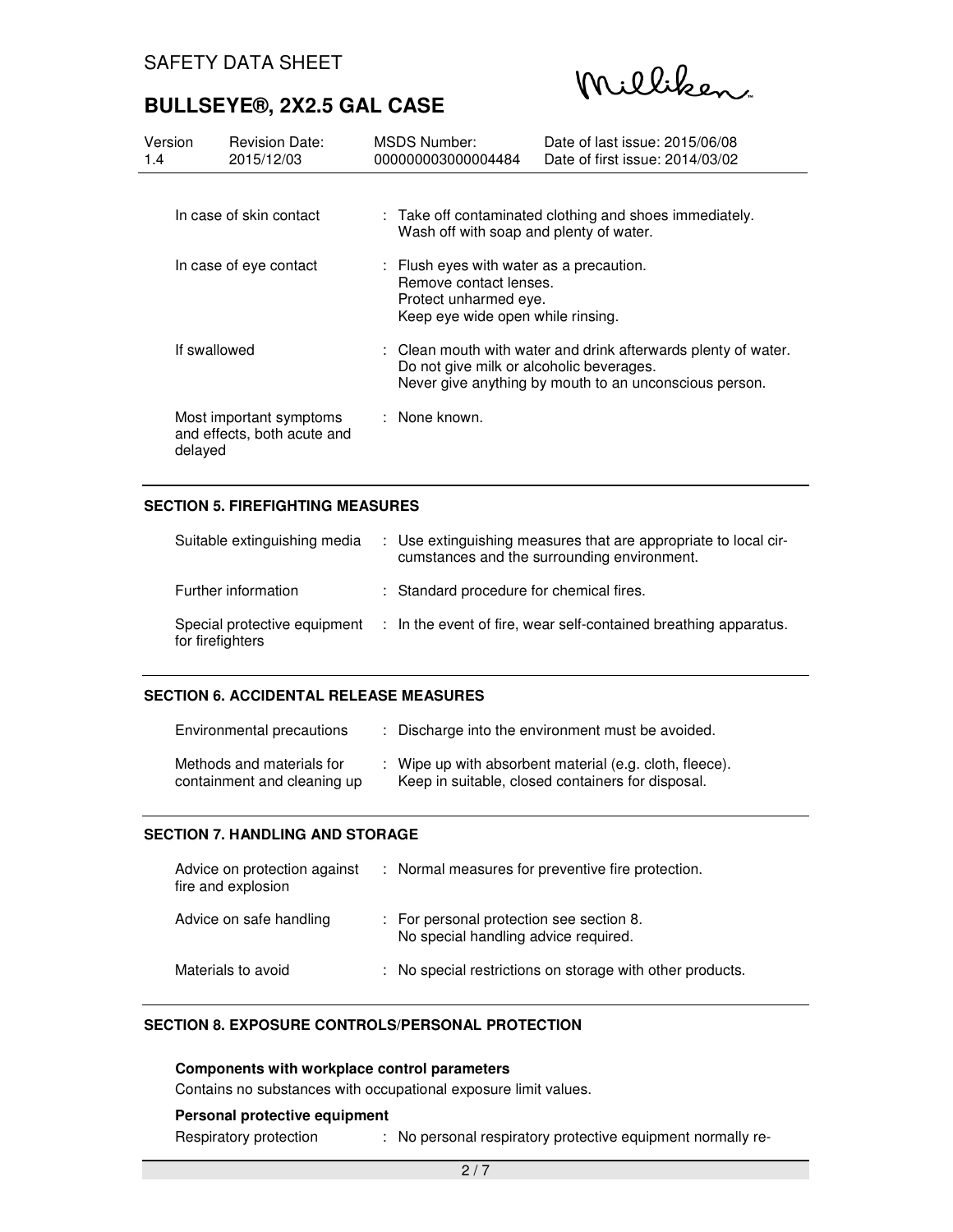Milliken

| Version<br>1.4 | <b>Revision Date:</b><br>2015/12/03 | MSDS Number:<br>000000003000004484     | Date of last issue: 2015/06/08<br>Date of first issue: 2014/03/02 |
|----------------|-------------------------------------|----------------------------------------|-------------------------------------------------------------------|
|                |                                     | quired.                                |                                                                   |
|                | Hand protection                     |                                        |                                                                   |
|                | <b>Remarks</b>                      |                                        | : For prolonged or repeated contact use protective gloves.        |
|                | Eye protection                      | : Safety glasses                       |                                                                   |
|                | Skin and body protection            | : Protective suit                      |                                                                   |
|                | Hygiene measures                    | : General industrial hygiene practice. |                                                                   |

## **SECTION 9. PHYSICAL AND CHEMICAL PROPERTIES**

| Appearance                          | ÷. | liquid             |
|-------------------------------------|----|--------------------|
| Colour                              |    | : dark blue        |
| рH                                  |    | $: 3.5 - 5.5$      |
| Flash point                         |    | : > 100 ℃          |
| Relative density                    |    | : 1.116            |
| Solubility(ies)<br>Water solubility |    | completely soluble |

## **SECTION 10. STABILITY AND REACTIVITY**

| Reactivity                              | : Stable under recommended storage conditions.        |
|-----------------------------------------|-------------------------------------------------------|
| Chemical stability                      | : No decomposition if stored and applied as directed. |
| Possibility of hazardous reac-<br>tions | : No hazards to be specially mentioned.               |
| Conditions to avoid                     | : no data available                                   |

## **SECTION 11. TOXICOLOGICAL INFORMATION**

## **Acute toxicity**

## **Product:**

Acute oral toxicity : LD50 (rat): > 5,000 mg/kg

## **Serious eye damage/eye irritation**

## **Product:**

Species: rabbit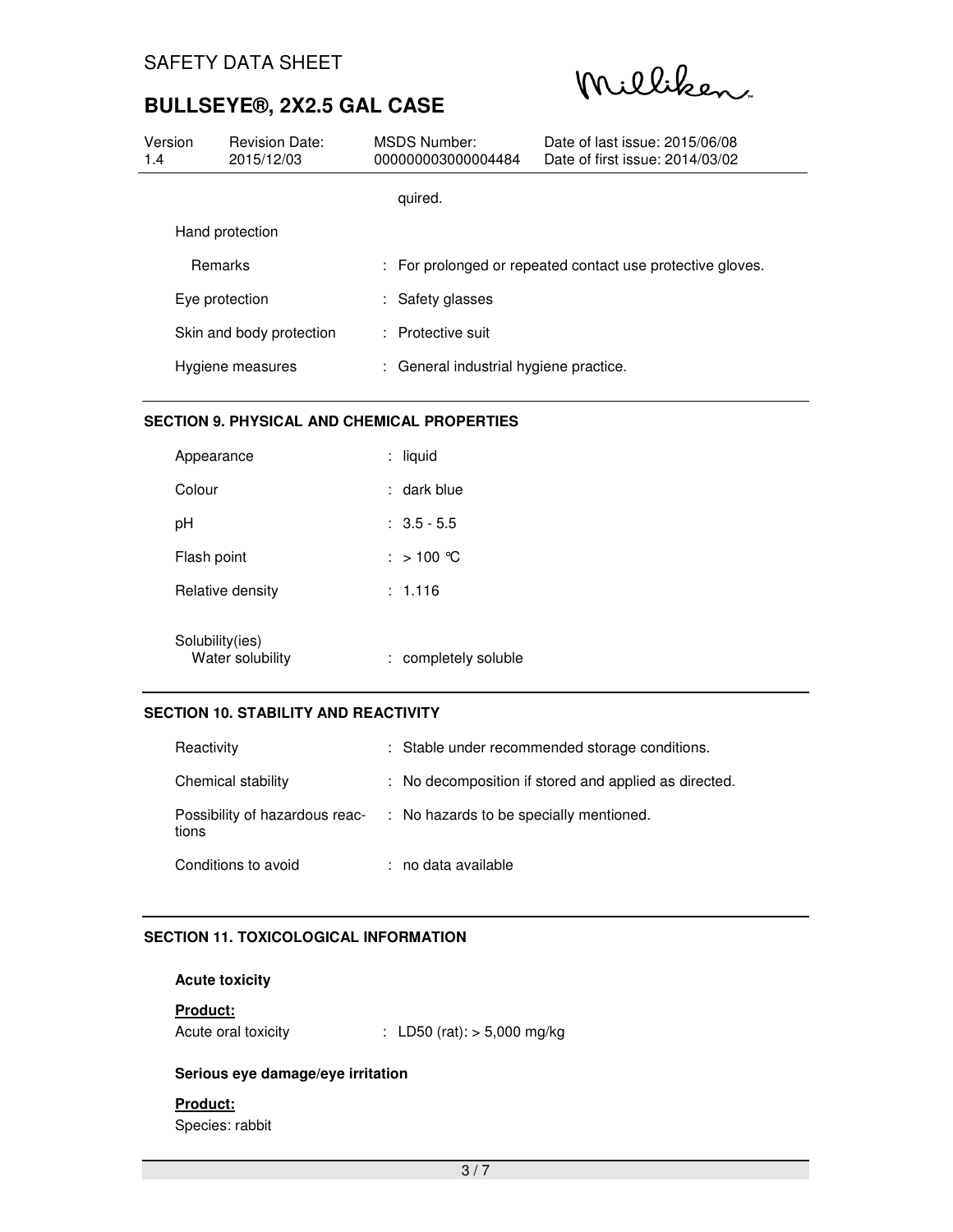Milliken

| Version<br>1.4 |                                                                               | <b>Revision Date:</b><br>2015/12/03 | <b>MSDS Number:</b><br>000000003000004484                | Date of last issue: 2015/06/08<br>Date of first issue: 2014/03/02                                                                   |  |
|----------------|-------------------------------------------------------------------------------|-------------------------------------|----------------------------------------------------------|-------------------------------------------------------------------------------------------------------------------------------------|--|
|                |                                                                               | Assessment: slight irritation       |                                                          |                                                                                                                                     |  |
|                | Respiratory or skin sensitisation                                             |                                     |                                                          |                                                                                                                                     |  |
|                | Product:<br>Species: guinea pig<br>Result: Does not cause skin sensitisation. |                                     |                                                          |                                                                                                                                     |  |
|                | Germ cell mutagenicity                                                        |                                     |                                                          |                                                                                                                                     |  |
|                | <b>Product:</b>                                                               | Genotoxicity in vitro               | : Test Type: Ames test<br>Result: negative               |                                                                                                                                     |  |
|                |                                                                               |                                     | Test Type: Mouse Lymphoma Assay<br>t<br>Result: negative |                                                                                                                                     |  |
|                |                                                                               | Carcinogenicity                     |                                                          |                                                                                                                                     |  |
|                | <b>IARC</b>                                                                   |                                     | human carcinogen by IARC.                                | No component of this product present at levels greater than or<br>equal to 0.1% is identified as probable, possible or confirmed    |  |
|                | <b>OSHA</b>                                                                   |                                     | gen by OSHA.                                             | No component of this product present at levels greater than or<br>equal to 0.1% is identified as a carcinogen or potential carcino- |  |
|                | <b>NTP</b>                                                                    |                                     | by NTP.                                                  | No component of this product present at levels greater than or<br>equal to 0.1% is identified as a known or anticipated carcinogen  |  |
|                |                                                                               | <b>Further information</b>          |                                                          |                                                                                                                                     |  |
|                | <b>Product:</b>                                                               | Remarks: no data available          |                                                          |                                                                                                                                     |  |

### **SECTION 12. ECOLOGICAL INFORMATION**

#### **Ecotoxicity**

## **Product:**

Toxicity to daphnia and other : (Daphnia): 5,946.04 mg/l aquatic invertebrates Exposure time: 48 h

## **Persistence and degradability**

#### No data available

**Bioaccumulative potential**  No data available

## **Mobility in soil**

No data available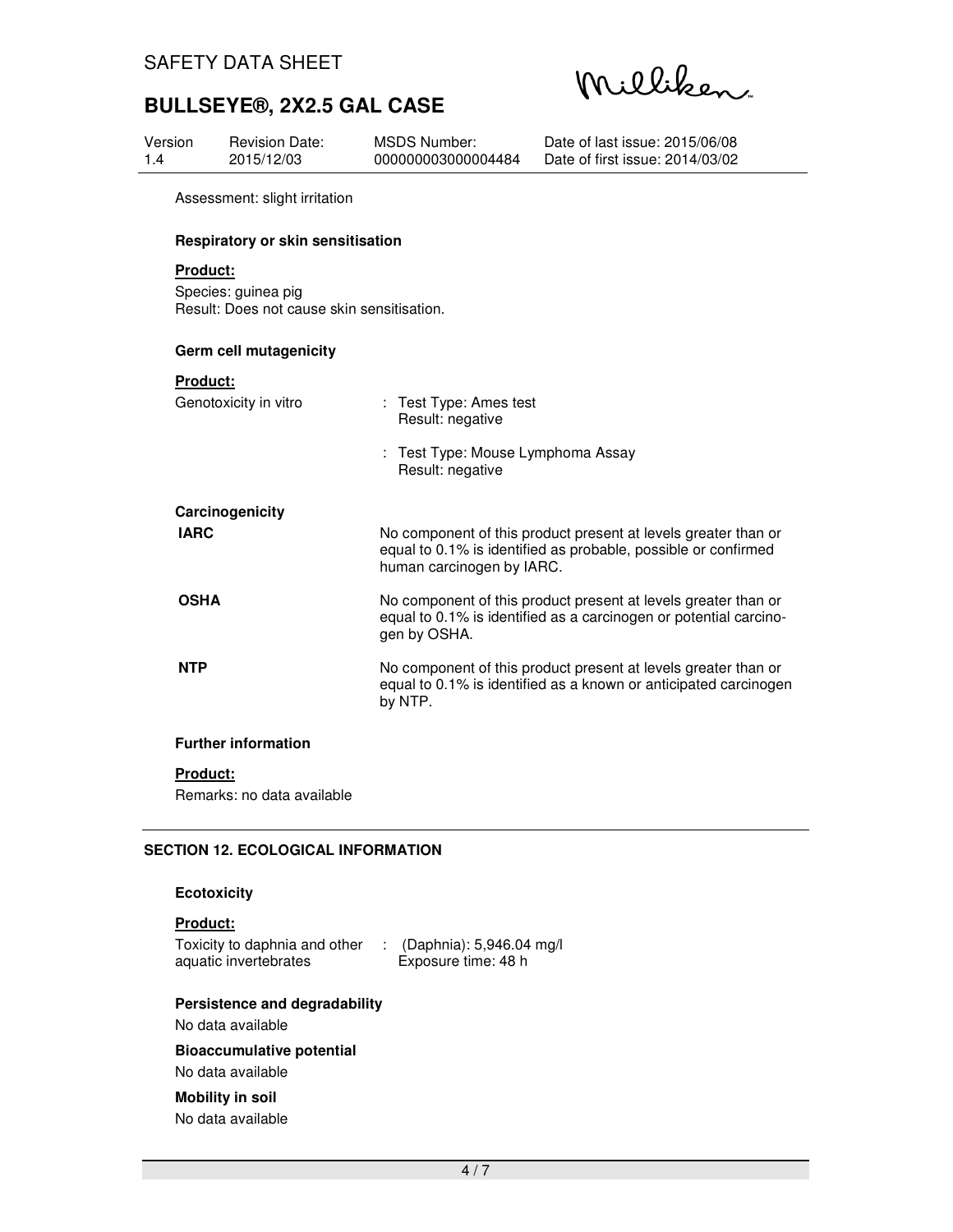Milliken

| Version<br>1.4  | <b>Revision Date:</b><br>2015/12/03 | <b>MSDS Number:</b><br>000000003000004484 | Date of last issue: 2015/06/08<br>Date of first issue: 2014/03/02                                                                                                                          |  |  |
|-----------------|-------------------------------------|-------------------------------------------|--------------------------------------------------------------------------------------------------------------------------------------------------------------------------------------------|--|--|
|                 | Other adverse effects               |                                           |                                                                                                                                                                                            |  |  |
| <b>Product:</b> | Ozone-Depletion Potential           | Substances                                | : Regulation: 40 CFR Protection of Environment: Part 82 Pro-<br>tection of Stratospheric Ozone - CAA Section 602 Class I                                                                   |  |  |
|                 |                                     |                                           | Remarks: This product neither contains, nor was manufac-<br>tured with a Class I or Class II ODS as defined by the U.S.<br>Clean Air Act Section 602 (40 CFR 82, Subpt. A, App. $A + B$ ). |  |  |
| mation          | Additional ecological infor-        |                                           | : There is no data available for this product.                                                                                                                                             |  |  |

## **SECTION 13. DISPOSAL CONSIDERATIONS**

| <b>Disposal methods</b> |                                                                                                                                    |
|-------------------------|------------------------------------------------------------------------------------------------------------------------------------|
| Waste from residues     | : Offer surplus and non-recyclable solutions to a licensed dis-<br>posal company.                                                  |
| Contaminated packaging  | : Empty remaining contents.<br>Empty containers should be taken to an approved waste han-<br>dling site for recycling or disposal. |

## **SECTION 14. TRANSPORT INFORMATION**

#### **International Regulation**

#### **UNRTDG**

Not regulated as a dangerous good

#### **IATA-DGR**

Not regulated as a dangerous good

#### **IMDG-Code**

Not regulated as a dangerous good

#### **Transport in bulk according to Annex II of MARPOL 73/78 and the IBC Code**

Not applicable for product as supplied.

#### **National Regulations**

**49 CFR** Not regulated as a dangerous good

## **SECTION 15. REGULATORY INFORMATION**

#### **EPCRA - Emergency Planning and Community Right-to-Know Act**

#### **CERCLA Reportable Quantity**

| Components        | CAS-No.   | Component RQ  <br>(lbs) | Calculated product RQ<br>(lbs) |
|-------------------|-----------|-------------------------|--------------------------------|
| Ammonium Vanadate | 7803-55-6 | 1000                    |                                |

\*: Calculated RQ exceeds reasonably attainable upper limit.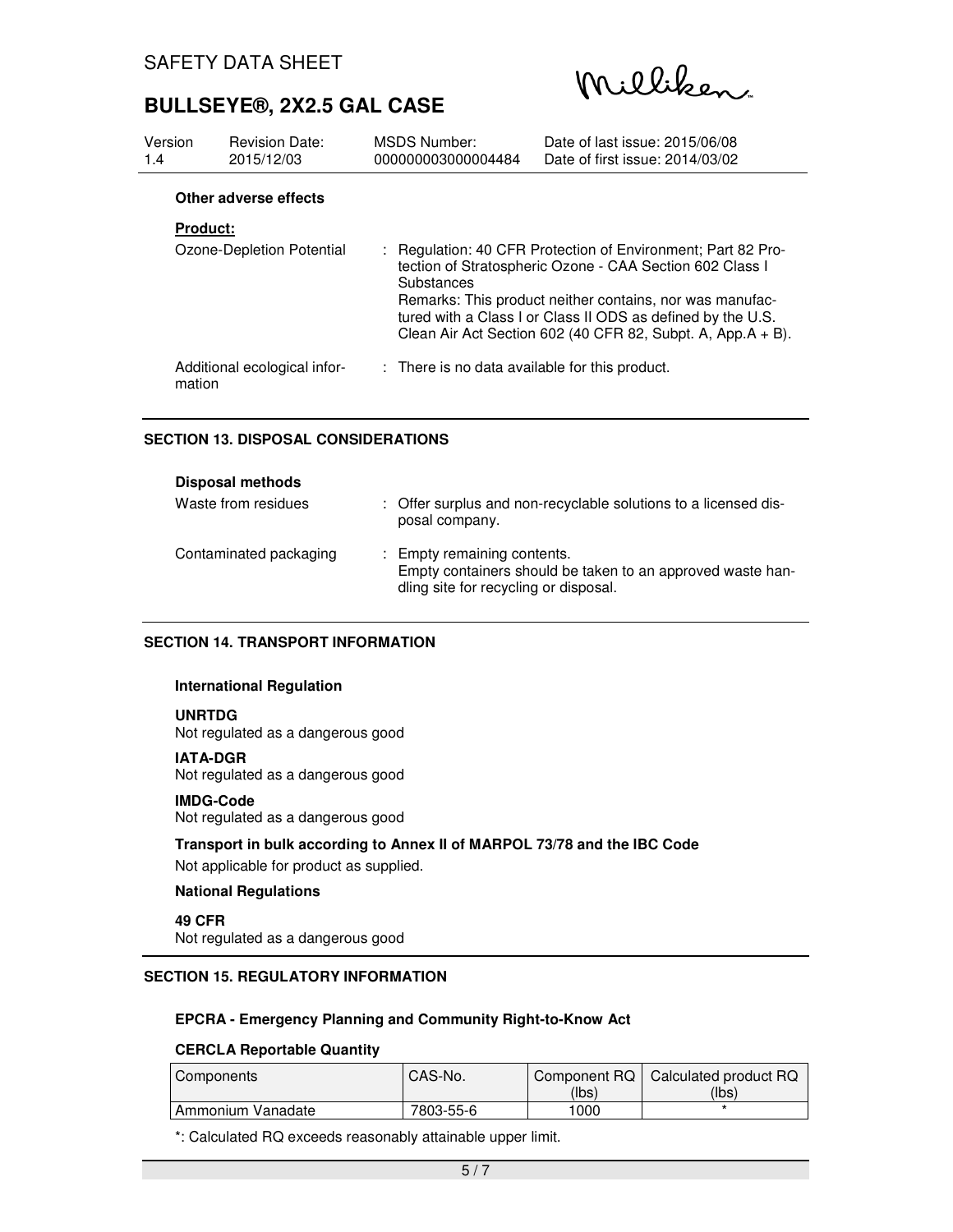Milliken

| Version | <b>Revision Date:</b> | MSDS Number:       | Date of last issue: 2015/06/08  |
|---------|-----------------------|--------------------|---------------------------------|
| 1.4     | 2015/12/03            | 000000003000004484 | Date of first issue: 2014/03/02 |

## **SARA 304 Extremely Hazardous Substances Reportable Quantity**

This material does not contain any components with a section 304 EHS RQ.

| SARA 311/312 Hazards | : No SARA Hazards                                                                                                                                                                                        |
|----------------------|----------------------------------------------------------------------------------------------------------------------------------------------------------------------------------------------------------|
| <b>SARA 302</b>      | : SARA 302: No chemicals in this material are subject to the<br>reporting requirements of SARA Title III, Section 302.                                                                                   |
| <b>SARA 313</b>      | : SARA 313: This material does not contain any chemical com-<br>ponents with known CAS numbers that exceed the threshold<br>(De Minimis) reporting levels established by SARA Title III,<br>Section 313. |

#### **Clean Air Act**

This product neither contains, nor was manufactured with a Class I or Class II ODS as defined by the U.S. Clean Air Act Section 602 (40 CFR 82, Subpt. A, App.A + B). The following chemical(s) are listed as HAP under the U.S. Clean Air Act, Section 12 (40 CFR 61):

Methanol 67-56-1 0.0008 % This product does not contain any chemicals listed under the U.S. Clean Air Act Section 112(r) for Accidental Release Prevention (40 CFR 68.130, Subpart F). The following chemical(s) are listed under the U.S. Clean Air Act Section 111 SOCMI Intermedi-

ate or Final VOC's (40 CFR 60.489):

| UREA     | 57-13-6       | $0.7\%$      |
|----------|---------------|--------------|
| Methanol | $67 - 56 - 1$ | $0.0008\ \%$ |

### **Clean Water Act**

This product does not contain any Hazardous Substances listed under the U.S. CleanWater Act, Section 311, Table 116.4A.

This product does not contain any Hazardous Chemicals listed under the U.S. CleanWater Act, Section 311, Table 117.3.

This product does not contain any toxic pollutants listed under the U.S. Clean Water Act Section 307

**California Prop 65** : This product does not contain any chemicals known to State of California to cause cancer, birth defects, or any other reproductive harm.

### **SECTION 16. OTHER INFORMATION**

#### **Further information**

Revision Date : 2015/12/03

Please Note: As each customer's use of our product may be different, information we provide, including without limitation, any regulatory information, recommendations, test results, samples, care/labeling/processing instructions or marketing advice, is provided in good faith but without warranty and without accepting any responsibility/liability. Each customer must test and be responsible for its own specific use, further processing, labeling, marketing, etc. All sales are exclusively subject to our standard terms of sale posted at www.milliken.com/terms (all additional/different terms are rejected) unless explicitly agreed otherwise in a signed writing.